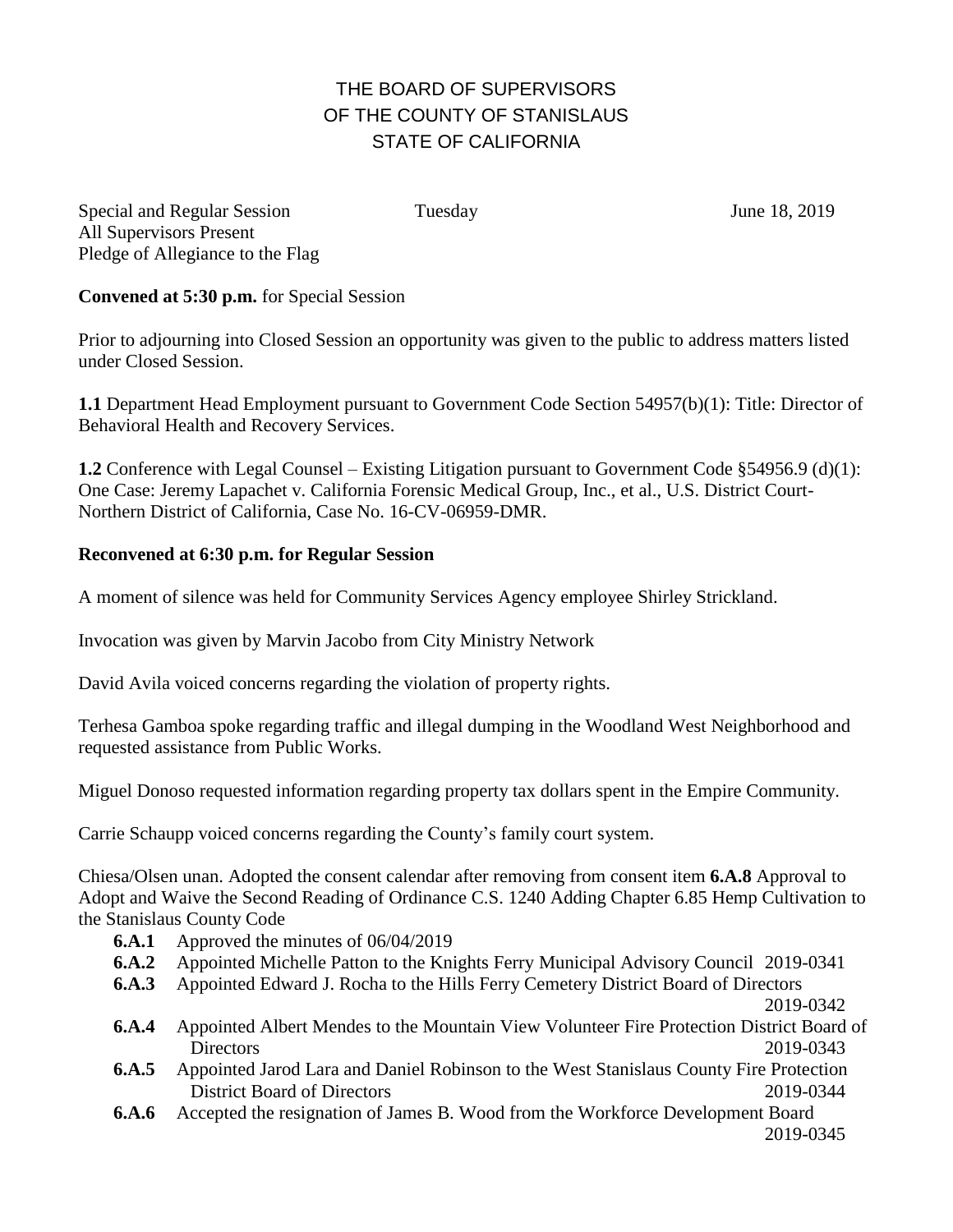- **6.A.7** Accepted the resignation of Amy Thomas from the Stanislaus County Behavioral Health Board 2019-0346
- **6.B.1** Approved the Northwest Newman Annexation Property Tax Revenue Exchange Agreement with the City of Newman; and, authorized the CEO to execute the Newman Annexation Property Tax Revenue Exchange Agreement – CEO 2019-0348
- **6.B.2** Authorized the Registrar of Voters to enter into an agreement with the California Secretary of State for Voting System Replacement Contract 2018 State reimbursement funds for expenses associated with voting system replacement activities up to a maximum amount of \$1,500,500 for the period 02/01/2019 through 06/30/2021; and, authorized the Registrar of Voters to seek bids from vendors for voting system replacement activities funded by the Voting System Replacement Contract 2018 State reimbursement funds – Elections

2019-0349

- **6.B.3** Authorized the Sheriff to retire one (1) canine from the Sheriff's Department service and enter into a Canine Retirement Contract with the Canine's current handler – Sheriff 2019-0350
- **6.B.4** Authorized the Agricultural Commissioner, or designee, to enter into and sign routine contracts and agreements with various Federal and State agencies for FY's 2018-2019, 2019-2020 and 2020-2021 – Ag Commissioner 2019-0351
- **6.B.5** Adopted a resolution to approve the Older Americans Act programs of the Area Agency on Aging (AAA) for FY 2019-2020; and, authorized the Director of the Department of Aging and Veterans Services, AAA, to sign contracts and any subsequent amendments with the California Department of Aging for FY 2019-2020 as follows: AP-1920-30 for the Area Plan (Older Americans Act Programs); and, MS-1920-14 for the Multipurpose Senior Services Program – Aging and Veterans Services 2019-0352
- **6.B.6** Accepted the twenty-second update in accordance with Public Contract Code Sections 20134 and 22050 for emergency remediation/repairs at 10<sup>th</sup> Street Place, to repair water damage and restore essential government operations – CEO 2019-0353
- **6.B.7** Approved the seventh update on the Homeless Facility Plan and partnership between the County, the City of Modesto and The Salvation Army in accordance with the provisions of the Public Contract Code and related matters – CEO 2019-0354
- **6.B.8** Approved to award an agreement with Aspiranet of Modesto, CA to provide Child and Family Team (CFT) services, as selected through the RFP process as issued by BHRS; and, authorized the BHRS Director, or designee, to sign the agreement for CFT services in the amount of \$1,157,213 for the term of 06/18/2019 through 06/30/2020, including amendments to add services and payment for services up to \$100,000, budget permitting, for the term of the agreement – BHRS 2019-0355
- **6.B.9** Authorized the Purchasing Agent to execute the following agreements for the Senior Meals Program, and any subsequent revisions or amendments, to provide the Congregate Meals and Home Delivered Meals to senior citizens in Stanislaus County, within the approved program budget: awarded the United Samaritans Foundation Inc., of Turlock, CA, a nonprofit organization, an agreement to provide Congregate Meals for the Turlock and Hughson service area for \$26,680; awarded the Newman-Crows Landing School District, government agency, an agreement to provide Congregate Meals at the Newman service area and congregate meal site for \$23,345; awarded Taher Food Services Inc., of Minnetonka, Minnesota a private vendor, an agreement to provide the Congregate Meals in the service areas in Modesto, Oakdale, Riverbank, Patterson, and Grayson for \$272,020; and, awarded GA Foods Inc., of St. Petersburg, Florida, a private vendor, an agreement to provide the Home Delivered (frozen) Meals for \$759,000 – Aging and Veteran Services 2019-0356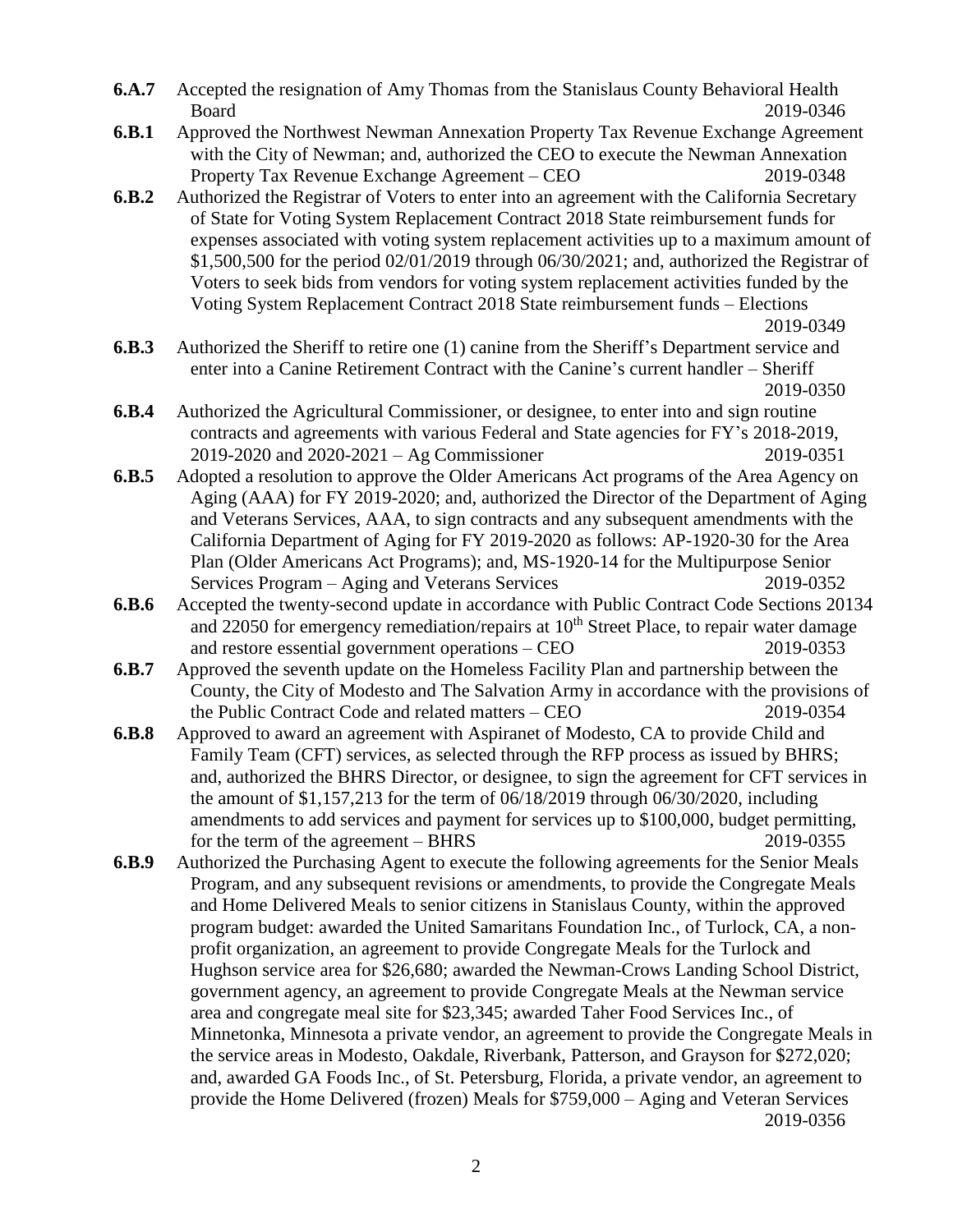- **6.B.10** Approved to award an agreement with Turning Point Community Programs, Inc., for the provision of Community Activities and Rehabilitation Transportation (CART) program services, as a result of a RFP process issued by BHRS; and, authorized the BHRS Director, or designee, to sign the agreement for CART services in the amount of \$90,000 for a term of 07/01/2019 through 06/30/2020, including amendments for additional services and payment for services up to \$50,000, budget permitting, for the term of the agreement – BHRS 2019-0357
- **6.B.11** Approved the FY's 2019-2021 America's Job Center of California (AJCC) Partnership MOU update with mandatory partners of the Stanislaus County America's Job Center of CA; and, authorized the Chairman to sign the FY's 2019-2021 AJCC Partnership MOU update – Workforce Development 2019-0358
- **6.B.12** Approved an amendment to a Legal Services Agreement between the Stanislaus County Health Services Agency and Davis Wright Tremaine LLP, to expand the scope of work to include various County Departments; and, authorized the Auditor-Controller, on behalf of the Health Services Agency to pay an invoice totaling \$8,370 for services provided in a prior year by Davis Wright Tremaine LLP – CEO 2019-0359
- **6.B.13** Accepted an update on the Modesto Outdoor Emergency Shelter (MOES); approved a sixmonth extension, 07/01/2019 through 12/31/2019, to the Turning Point Community Programs contract to support transitioning shelter operations and associated responsibilities from the MOES to the new emergency shelter not to exceed \$563,630 for a total of \$838,630; authorized the CEO, or his designee, to execute any other documents necessary to achieve the purposes of the agreement; and, authorized the CEO, or his designee, to negotiate and execute an agreement with the City of Modesto to provide security through the City of Modesto's third-party contractor, in an amount not to exceed \$168,560 – CEO 2019-0360
- **6.B.14** Approved an agreement with Carrier Corporation in the amount of \$219,460 to supply and install chiller equipment at the Sheriff's Public Safety Center, located at 200 E. Hackett Road, Modesto; authorized the Purchasing Agent to sign the agreement and any subsequent amendments to the agreement on behalf of the County, not to exceed 10%; and, authorized the Auditor-Controller to transfer \$140,824 of appropriations from the Salaries and Benefits account group to the Structures and Improvements account group in the Sheriff's Detention Legal Budget Unit – Sheriff 2019-0361
- **6.B.15** Authorized the Stanislaus County CEO, or his designee, to submit a grant application to the Federal DOJ for the Justice and Mental Health Collaboration Program funding opportunity, and authorized the submittal of all documents necessary to secure and accept the funding – CEO 2019-0362
- **6.C.1** Approved the Consent to Common Use Agreement between Stanislaus County and Turlock Irrigation District (TID) for the Gilbert Road Bridge over TID Ceres Main Canal Replacement Project; authorized the Chairman of the Board to sign the Consent to Common Use Agreement; and, authorized the Director of Public Works to take any appropriate action necessary to carry out the purpose and intent of these recommendations – PW 2019-0363
- **6.C.2** Approved Amendment No. 3 to the TY Lin International professional design services agreement for the Hills Ferry Bridge Seismic Retrofit Project, in the amount of \$1,158,572; with a new, not-to-exceed, total contract amount of \$2,464,130; and, authorized the Director of Public Works to execute the amendment with TY Lin International in the amount of \$1,158,572 and to sign necessary documents – PW

2019-0364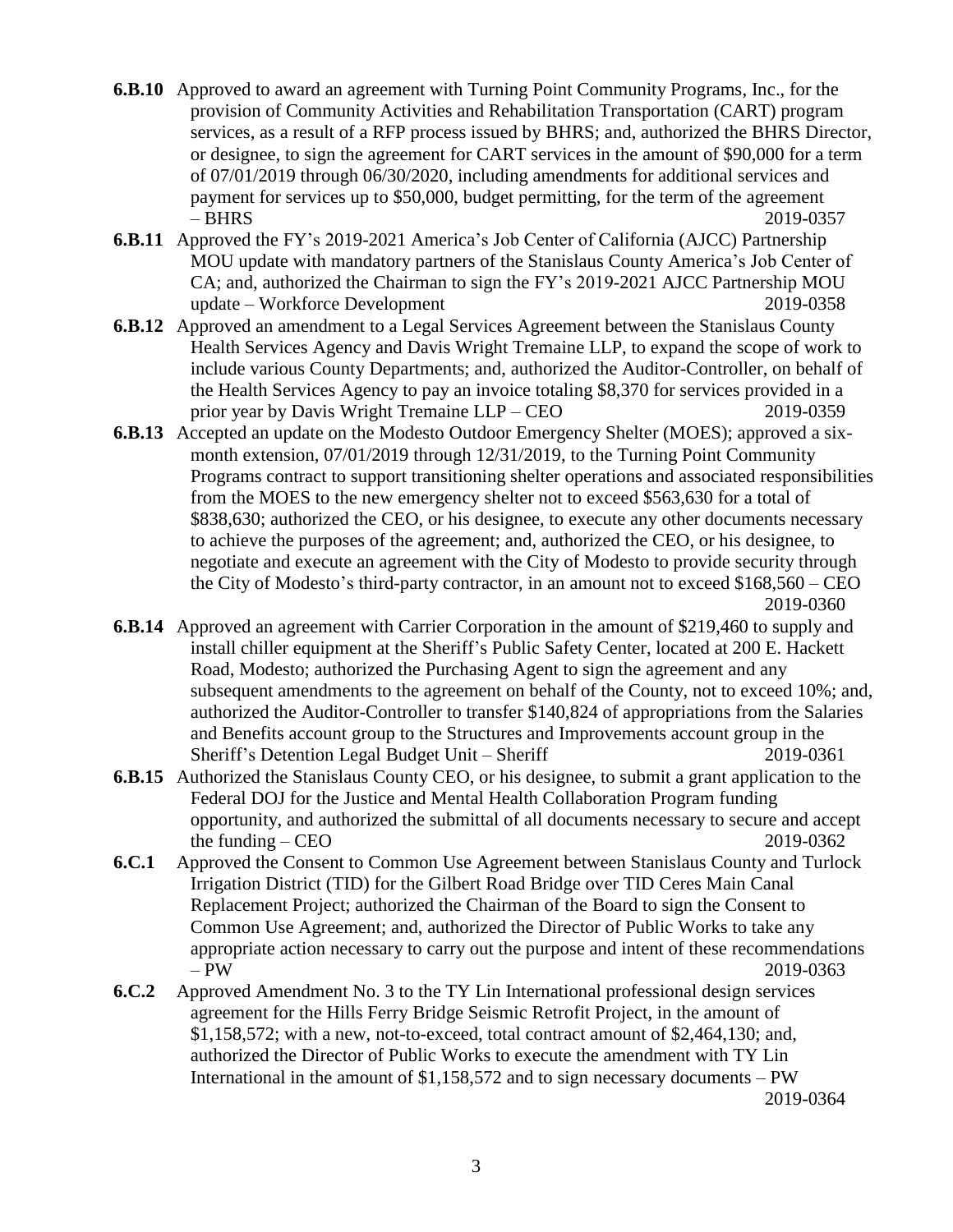- **6.C.3** Approved the Agreement for Acquisition of Property for the Pleasant Valley Road over South San Joaquin Irrigation District Bridge Replacement Project, Grantor: Stephen Ward and Katherine Ward, APN 002-013-016 (partial); authorized the Chairman to execute the Agreement for Acquisition of Property; and, authorized the Director of Public Works to take any appropriate action necessary to carry out the purpose and intent of these recommendations – PW 2019-0365
- **6.C.4** Approved the Agreement for Acquisition of Property for the Pleasant Valley Road over South San Joaquin Irrigation District Bridge Replacement Project, Grantor: Ron A. Werner and Melissa A. Werner, APN 002-015-065 (partial); authorized the Chairman to execute the Agreement for Acquisition of Property; and, authorized the Director of Public Works to take any appropriate action necessary to carry out the purpose and intent of these recommendations – PW 2019-0366
- **6.C.5** Approved the Agreement for Acquisition of Property for the Pleasant Valley Road over South San Joaquin Irrigation District Bridge Replacement Project, Grantor: Michael R. Jerome, APN 002-015-003 (partial); authorized the Chairman to execute the Agreement for Acquisition of Property; and, authorized the Director of Public Works to take any appropriate action necessary to carry out the purpose and intent of these recommendations – PW 2019-0367
- **6.C.6** Approved the professional services agreement with Connexionz Ltd. in the amount of \$2,040,748 for the procurement, installation, and support of an Intelligent Transportation System (ITS) for the County's Public Transit System; authorized the Department of Public Works to sole source future procurements of hardware, software, modules, or services from Connexionz Ltd.; and, authorized the Public Works Director, or his designee, to sign and execute all necessary documents – PW 2019-0368
- **6.C.7** Approved to amend the agreement between MJC, City of Modesto, and Stanislaus County to Coordinate a Bus Pass Program for the Fixed Route Bus System for MJC Students; and, authorized the Public Works Department Head, or his designee, to sign the amendment on behalf of the County – PW  $C-6-M-3$  2019-0369
- **6.C.8** Adopted the Plans and Specifications for the Highway Safety Improvement Program (HSIP) High Risk Rural Roads (HR3) Program Cycle 5: W. Main Street, River Road, Lake Road Project; awarded a contract for Construction Services to George Reed, Inc., of Modesto, CA for the HSIP-HR3 Program Cycle 5: W. Main Street, River Road, Lake Road Project; authorized the Director of Public Works to execute a contract with George Reed, Inc. in the amount of \$2,684,624 and to sign necessary documents, including any amendments to the agreement not to exceed 10%, in accordance with Public Contract Code Section 20137 and 20142; and, authorized the Director of Public Works to take any appropriate action necessary to carry out the purpose and intent of these recommendations – PW

2019-0370

**6.C.9** Approved the Plans and Specifications for the 2019 Chip Seal Project; awarded a contract for Construction Services to VSS International, Inc. of Sacramento, CA for the 2019 Chip Seal Project; authorized the Director of Public Works to execute a contract with VSS International, Inc. in the amount of \$823,004 and to sign necessary documents, including any amendments to the agreement not to exceed 10%, in accordance with Public Contract Code Section 20137 and 20142; and, authorized the Director of Public Works to take any appropriate action necessary to carry out the purpose and intent of these recommendations – PW 2019-0371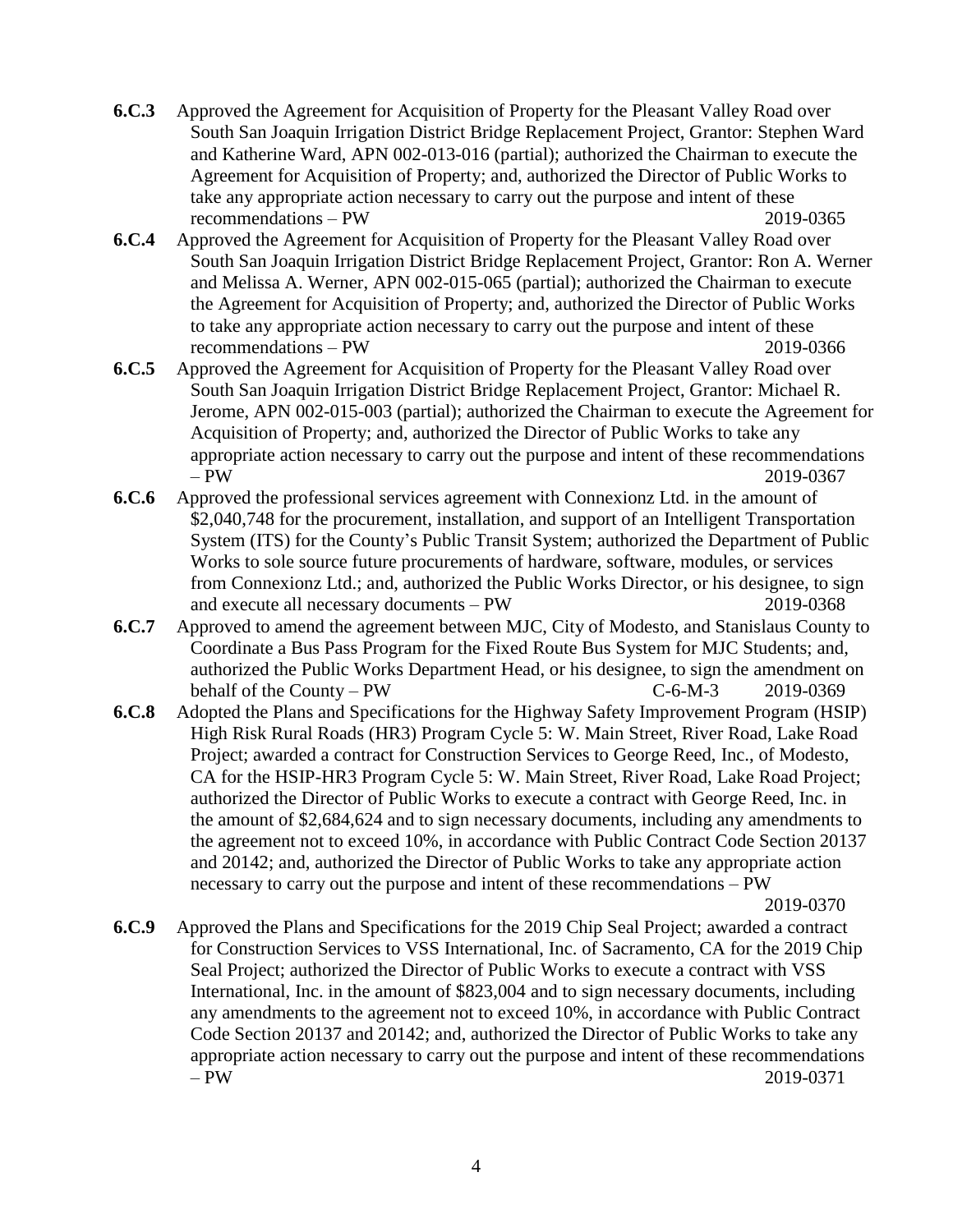- **6.C.10** Adopted the Plans and Specifications for the Carpenter Road and Whitmore Avenue Intersection Improvement Project, Federal Aid Project No. CML-5938(225); awarded a contract for Construction Services to George Reed, Inc. of Modesto, CA for the Carpenter Road and Whitmore Avenue Intersection Improvement Project; authorized the Director of Public Works to execute a contract with George Reed, Inc. in the amount of \$2,499,750 and to sign necessary documents, including any amendments to the agreement not to exceed 10%, in accordance with Public Contract Code Section 20137 and 20142; and, authorized the Director of Public Works to take any appropriate action necessary to carry out the purpose and intent of these recommendations – PW 2019-0372
- **6.C.11** Adopted the Plans and Specifications for the Crows Landing Road and Grayson Road Intersection Improvement Project, Federal Aid Project No. CML-5938(223); awarded a contract for Construction Services to George Reed, Inc. of Modesto, CA for the Crows Landing Road and Grayson Road Intersection Improvement Project; authorized the Director of Public Works to execute a contract with George Reed, Inc. in the amount of \$1,616,278.50 and to sign necessary documents, including any amendments to the agreement not to exceed 10%, in accordance with Public Contract Code Section 20137 and 20142; and, authorized the Director of Public Works to take any appropriate action necessary to carry out the purpose and intent of these recommendations – PW 2019-0373

Chiesa/Olsen(4-1)(DeMartini opposed) **6.A.8** Adopted and waived the second reading of Ordinance C.S. 1240 adding Chapter 6.85 Hemp Cultivation to the Stanislaus County Code – BOS 2019-0347

Olsen/Berryhill unan. **7.1** Accepted the 2019-2020 Recommended Proposed Budget for Budget Period 2018-2019/2019-2020 from the CEO; conducted the scheduled public hearing to receive public comment and input on the proposed operational budget for year two of the 2018-2019/2019-2020 Budget Period; **amended** the agenda item to remove the last 2 paragraphs in the Staffing Impacts section on pages 20-21 of the staff report, and adopted the 2019-2020 Proposed Budget; authorized the CEO and the Auditor-Controller to make any necessary technical adjustments required to implement the approved Proposed Budget; amended the Salary and Position Allocation Resolution to reflect the recommended changes for the 2019-2020 Recommended Proposed Budget, as outlined in the Staffing Impacts section as amended and detailed in Attachment 3, of the agenda item, to become effective the start of the first full pay period following 07/01/2019, unless otherwise stated; approved the department name change from Strategic Business Technology to Information Technology Central, to become effective 07/01/2019; approved contracts and/or agreements listed on Attachment 4, of the agenda item, in cumulative amounts of \$200,000 or greater since 07/01/2017, and authorized the GSA Director/Purchasing Agent or Department Head to sign; and, directed the CEO to prepare the 2019-2020 Recommended Final Budget Period 2018- 2019/2019-2020 and set a public hearing for consideration of the Final Budget on 09/17/2019 – CEO 2019-0374

Olsen/Chiesa unan. **8.1** Authorized the Treasurer-Tax Collector Office to rehire Wynn Owen as a Contract Employee to provide operational and administrative support to the Treasurer-Tax Collector due to retirements within the Department; and, certified that the rehiring of Wynn Owen in a part-time capacity is necessary prior to the completion of the 180-day sit out period pursuant to the CA Public Employees' Pension Reform Action of 2013 (PEPRA) – T/TC 2019-0375

**Corr 1** Referred to DER, a notice from the California Water Boards regarding a Notice of a Public Workshop for the Sacramento River and San Joaquin River Basins and Tulare Lake Basin to Incorporate a Central Valley-Wide Salt and Nitrate Control Program.